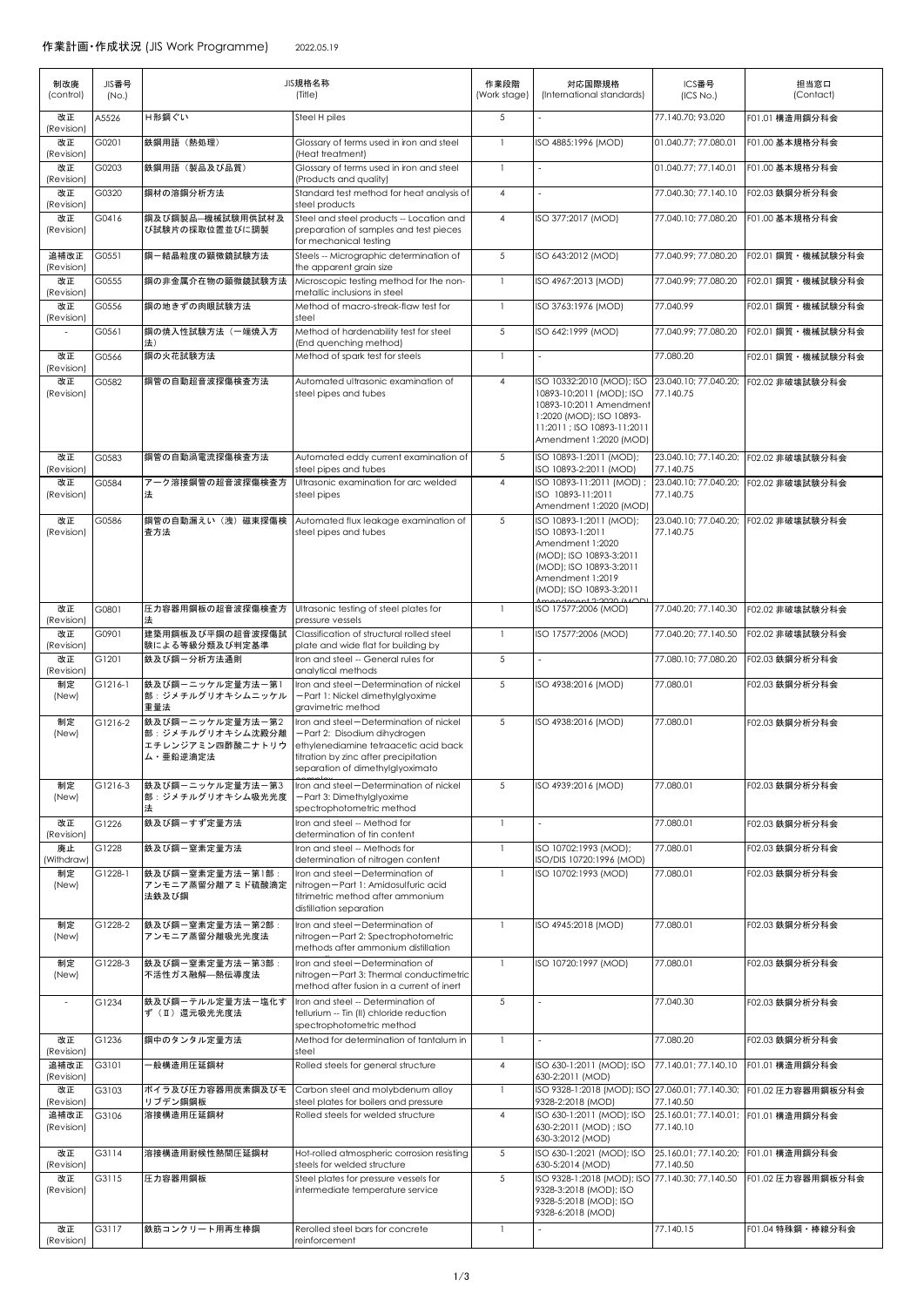| 制改廃<br>(control)         | JIS番号<br>(No.) | JIS規格名称<br>(Title)                           |                                                                                                                             | 作業段階<br>(Work stage) | 対応国際規格<br>(International standards)                                                                                                                                                                                   | ICS番号<br>(ICS No.)                                         | 担当窓口<br>(Contact)                      |
|--------------------------|----------------|----------------------------------------------|-----------------------------------------------------------------------------------------------------------------------------|----------------------|-----------------------------------------------------------------------------------------------------------------------------------------------------------------------------------------------------------------------|------------------------------------------------------------|----------------------------------------|
|                          | G3118          | 中・常温圧力容器用炭素鋼鋼板                               | Carbon steel plates for pressure vessels<br>for intermediate and moderate<br>temperature services                           | 5                    | ISO 9328-1:2018 (MOD); ISO 77.140.30; 77.140.50<br>9328-2:2018 (MOD)                                                                                                                                                  |                                                            | F01.02 圧力容器用鋼板分科会                      |
| 改正<br>(Revision)         | G3120          | 圧力容器用調質型マンガンモリブデ<br>ン鋼及びマンガンモリブデンニッケ<br>ル鋼鋼板 | Manganese-molybdenum and<br>manganese-molybdenum-nickel alloy<br>steel plates quenched and tempered<br>for pressure vessels | $\overline{4}$       | ISO 9328-1:2018 (MOD); ISO 77.140.30<br>9328-2:2018 (MOD)                                                                                                                                                             |                                                            | F01.02 圧力容器用鋼板分科会                      |
| 改正<br>(Revision)         | G3124          | 中・常温圧力容器用高強度鋼鋼板                              | High strength steel plates for pressure<br>vessels for intermediate and moderate<br>temperature service                     | 5                    |                                                                                                                                                                                                                       | 77.140.30; 77.140.50                                       | F01.02 圧力容器用鋼板分科会                      |
| 改正<br>(Revision)         | G3126          | 低温圧力容器用炭素鋼鋼板                                 | Carbon steel plates for pressure vessels<br>for low temperature service                                                     | 5                    | ISO 9328-1:2018 (MOD); ISO 77.140.30; 77.140.50<br>9328-3:2018 (MOD): ISO<br>9328-5:2018 (MOD); ISO<br>9328-6:2018 (MOD)                                                                                              |                                                            | F01.02 圧力容器用鋼板分科会                      |
| 改正<br>(Revision)         | G3136          | 建築構造用圧延鋼材                                    | Rolled steels for building structure                                                                                        | 5                    | ISO 630-1:2021 (MOD); ISO<br>630-6:2014 (MOD)                                                                                                                                                                         | 91.080.10                                                  | 77.140.10; 77.140.70; F01.01 構造用鋼分科会   |
| 改正<br>(Revision)         | G3140          | 橋梁用高降伏点鋼板                                    | Higher yield strength steel plates for<br>bridges                                                                           | 1                    |                                                                                                                                                                                                                       | 77.140.50; 91.100.01                                       | F01.01 構造用鋼分科会                         |
| 改正<br>(Revision)         | G3141          | 冷間圧延鋼板及び鋼帯                                   | Cold-reduced carbon steel sheet and<br>strip                                                                                | 5                    | ISO 3574:2012 (MOD)                                                                                                                                                                                                   | 77.140.50                                                  | F01.03 薄板・めっき分科会                       |
| 改正<br>(Revision)         | G3191          | 熱間圧延棒鋼及びバーインコイルの<br>形状、寸法、質量及びその許容差          | Dimensions, mass and permissible<br>variations of hot rolled steel bars and bar                                             | 5                    |                                                                                                                                                                                                                       | 77.140.60                                                  | F01.04 特殊鋼 · 棒線分科会                     |
| 改正<br>(Revision)         | G3192          | 熱間圧延形鋼の形状、寸法、質量及<br>びその許容差                   | Dimensions, shape, mass and permissible<br>variations of hot rolled steel sections                                          | 5                    | ISO 657-11:1980 (MOD); ISO 77.140.70<br>657-15:1980 (MOD): ISO<br>657-18:1980 (MOD): ISO<br>657-19:1980 (MODI: ISO<br>657-1:1989 (MOD); ISO 657-<br>21:1983 (MOD); ISO 657-<br>2:1989 (MOD); ISO 657-<br>5:1976 (MOD) |                                                            | F01.01 構造用鋼分科会                         |
| 改正<br>(Revision)         | G3302          | 溶融亜鉛めっき鋼板及び鋼帯                                | Hot-dip zinc-coated steel sheet and strip                                                                                   | $\mathbf{1}$         | ISO 3575:2016 (MOD); ISO<br>4998:2014 (MOD)                                                                                                                                                                           | 77.140.50                                                  | F01.03 薄板・めっき分科会                       |
| 改正<br>(Revision)         | G3303          | ぶりき及びぶりき原板                                   | Tinplate and blackplate                                                                                                     | 5                    | ISO 11949:2016 (MOD); ISO<br>11951:2016 (MOD)                                                                                                                                                                         | 25.220.40: 77.140.50                                       | F01.03 薄板・めっき分科会                       |
| 改正<br>(Revision)         | G3311          | みがき特殊帯鋼                                      | Cold rolled special steel strip                                                                                             | 5                    |                                                                                                                                                                                                                       | 77.140.50                                                  | F01.03 薄板・めっき分科会                       |
| 改正<br>(Revision)         | G3314          | 溶融アルミニウムめっき鋼板及び鋼                             | Hot-dip aluminium-coated steel sheet<br>and strip                                                                           | 1                    | ISO 5000:2011 (MOD)                                                                                                                                                                                                   | 77.140.50                                                  | F01.03 薄板・めっき分科会                       |
| 改正<br>(Revision)         | G3315          | ティンフリースチール                                   | Chromium coated tin free steel                                                                                              | 5                    | ISO 11950:2016 (MOD)                                                                                                                                                                                                  | 25.220; 77.140.50                                          | F01.03 薄板・めっき分科会                       |
| 改正<br>(Revision)         | G3317          | 溶融亜鉛ー5%アルミニウム合金<br>めっき鋼板及び鋼帯                 | Hot-dip zinc-5 % aluminium alloy-coated<br>steel sheet and strip                                                            | $\mathbf{1}$         | ISO 14788:2017 (MOD)                                                                                                                                                                                                  | 77.140.50                                                  | F01.03 薄板・めっき分科会                       |
| 改正<br>(Revision)         | G3321          | 溶融55%アルミニウムー亜鉛合金<br>めっき鋼板及び鋼帯                | Hot-dip 55 % aluminium-zinc alloy-<br>coated steel sheet and strip                                                          | 1                    | ISO 9364:2017 (MOD)                                                                                                                                                                                                   | 77.140.50                                                  | F01.03 薄板・めっき分科会                       |
| 改正<br>(Revision)         | G3323          | 溶融亜鉛ーアルミニウムーマグネシ<br>ウム合金めっき鋼板及び鋼帯            | Hot-dip zinc-aluminium-magnesium<br>alloy-coated steel sheet and strip                                                      | 1                    |                                                                                                                                                                                                                       | 77.140.50                                                  | F01.03 薄板・めっき分科会                       |
| 改正<br>(Revision)         | G3350          | -般構造用軽量形鋼                                    | Light gauge steel sections for general<br>structure                                                                         | 5                    |                                                                                                                                                                                                                       | 77.140.70                                                  | F01.01 構造用鋼分科会                         |
| 改正<br>(Revision)         | G3429          | 高圧ガス容器用継目無鋼管                                 | Seamless steel tubes for high pressure<br>gas cylinders                                                                     | 5                    |                                                                                                                                                                                                                       | 77.140.75                                                  | F01.05 鋼管分科会                           |
| 改正<br>(Revision)         | G3442          | 水配管用亜鉛めっき鋼管                                  | Galvanized steel pipes for ordinary<br>piping                                                                               | 1                    |                                                                                                                                                                                                                       | 23.040.10; 77.140.10; F01.05 鋼管分科会<br>77.140.75; 91.140.60 |                                        |
| 改正<br>(Revision)         | G3446          | 機械構造用ステンレス鋼鋼管                                | Stainless steel tubes for machine and<br>structural purposes                                                                | 4                    |                                                                                                                                                                                                                       | 23.040.10; 77.140.20; F01.05 鋼管分科会<br>77.140.75            |                                        |
| 改正<br>(Revision)         | G3447          | ステンレス鋼サニタリー管                                 | Stainless steel sanitary pipes                                                                                              | 4                    |                                                                                                                                                                                                                       | 23.040.10: 67.260:<br>77.140.20; 77.140.75                 | F01.05 鋼管分科会                           |
| 改正<br>(Revision)         | G3448          | -般配管用ステンレス鋼鋼管                                | Light gauge stainless steel tubes for<br>ordinary piping                                                                    | 4                    |                                                                                                                                                                                                                       | 23.040.10; 77.140.20                                       | F01.05 鋼管分科会                           |
|                          | G3457          | 配管用アーク溶接炭素鋼鋼管                                | Arc welded carbon steel pipes                                                                                               | 5                    |                                                                                                                                                                                                                       | 23.040.10; 77.140.10;                                      | F01.05 鋼管分科会                           |
| $\overline{\phantom{a}}$ | G3458          | 配管用合金鋼鋼管                                     | Alloy steel pipes                                                                                                           | 5                    | ISO 9329-2:1997 (MOD)                                                                                                                                                                                                 | 77.140.75<br>23.040.10; 77.140.75                          | F01.05 鋼管分科会                           |
| 改正<br>(Revision)         | G3459          | 配管用ステンレス鋼鋼管                                  | Stainless steel pipes                                                                                                       | 5                    | ISO 9329-4:1997 (MOD); ISO 23.040.10; 77.140.20;<br>9330-6:1997 (MOD)                                                                                                                                                 | 77.140.75                                                  | F01.05 鋼管分科会                           |
| 改正<br>(Revision)         | G3460          | 低温配管用鋼管                                      | Steel pipes for low temperature service                                                                                     | 4                    |                                                                                                                                                                                                                       | 23.040.10; 77.140.75                                       | F01.05 鋼管分科会                           |
| 改正<br>(Revision)         | G3467          | 加熱炉用鋼管                                       | Steel tubes for fired heater                                                                                                | 1                    |                                                                                                                                                                                                                       | 25.180.01; 77.140.10; F01.05 鋼管分科会<br>77.140.75            |                                        |
| 改正<br>(Revision)         | G3468          | 配管用溶接大径ステンレス鋼鋼管                              | Large diameter welded stainless steel<br>pipes                                                                              | 5                    | ISO 9330-6:1997 (MOD)                                                                                                                                                                                                 | 23.040.10; 77.140.20; F01.05 鋼管分科会<br>77.140.75            |                                        |
| 廃止<br>(Withdraw)         | G3469          | ポリエチレン被覆鋼管                                   | Polyethylene coated steel pipes                                                                                             | 1                    |                                                                                                                                                                                                                       | 23.040.10; 77.140.10;<br>77.140.75                         | F01.05 鋼管分科会                           |
| 改正<br>(Revision)         | G3472          | 自動車構造用電気抵抗溶接炭素鋼鋼<br>管                        | Electric resistance welded carbon steel<br>tubes for automobile                                                             | 5                    |                                                                                                                                                                                                                       | 43.020; 77.140.10;<br>77.140.75                            | F01.05 鋼管分科会                           |
| 改正<br>(Revision)         | G3473          | シリンダチューブ用炭素鋼鋼管                               | Carbon steel tubes for cylinder barrels                                                                                     | 5                    |                                                                                                                                                                                                                       | 77.140.10; 77.140.75                                       | F01.05 鋼管分科会                           |
| 改正<br>(Revision)         | G3477-1        | ポリエチレン被覆鋼管一第1部:外<br>面3層ポリエチレン押出被覆鋼管          | Polyethylene coated steel pipes -- Part 1<br>External 3 layer extruded polyethylene<br>coated steel pipes                   | 1                    |                                                                                                                                                                                                                       | 77.140.10; 77.140.75                                       | F01.05 鋼管分科会                           |
| 改正<br>(Revision)         | G3477-2        | ポリエチレン被覆鋼管一第2部:外<br>面ポリエチレン押出被覆鋼管            | Polyethylene coated steel pipes -- Part 2<br>External extruded polyethylene coated<br>steel pipes                           | $\mathbf{1}$         |                                                                                                                                                                                                                       | 77.140.10; 77.140.75                                       | F01.05 鋼管分科会                           |
| 改正<br>(Revision)         | G3477-3        | ポリエチレン被覆鋼管一第3部:外<br>面ポリエチレン粉体被覆鋼管            | Polyethylene coated steel pipes -- Part 3:<br>External polyethylene powder coated<br>steel pipes                            | $\mathbf{1}$         |                                                                                                                                                                                                                       | 77.140.10; 77.140.75                                       | F01.05 鋼管分科会                           |
| $\overline{\phantom{a}}$ | G3503          | 被覆アーク溶接棒心線用線材                                | Wire rods for core wire of covered<br>electrode                                                                             | 5                    |                                                                                                                                                                                                                       | 25.160.20                                                  | F01.04 特殊鋼・棒線分科会                       |
| 改正<br>(Revision)         | G3507-1        | 冷間圧造用炭素鋼一第1部:線材                              | Carbon steels for cold heading -- Part 1:<br>Wire rods                                                                      | 5                    | ISO 4954:2018 (MOD)                                                                                                                                                                                                   | 77.140.10; 77.140.20;<br>77.140.65                         | F01.04 特殊鋼 · 棒線分科会                     |
| 改正<br>(Revision)         | G3508-1        | 冷間圧造用ボロン鋼ー第1部:線材                             | Boron steels for cold heading -- Part 1:<br>Wire rods                                                                       | 5                    | ISO 4954:2018 (MOD)                                                                                                                                                                                                   | 77.140.10; 77.140.20;<br>77.140.65                         | F01.04 特殊鋼 · 棒線分科会                     |
| 改正<br>(Revision)         | G3509-1        | 冷間圧造用合金鋼一第1部 線材                              | Low-alloyed steels for cold heading --<br>Part 1: Wire rods                                                                 | 5                    | ISO 4954:2018 (MOD)                                                                                                                                                                                                   | 77.140.65                                                  | 77.140.10; 77.140.20; F01.04 特殊鋼・棒線分科会 |